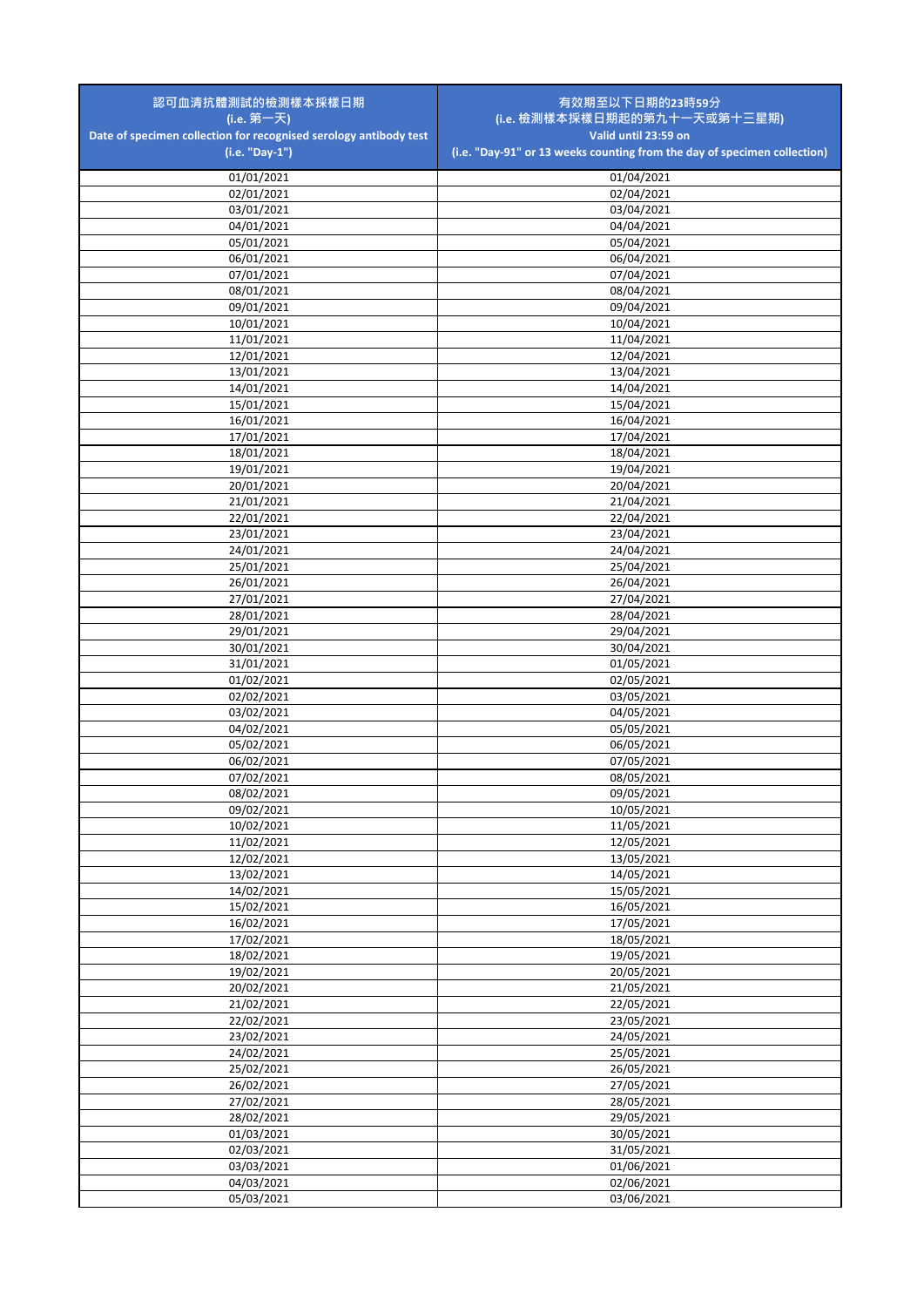| 06/03/2021 | 04/06/2021 |
|------------|------------|
| 07/03/2021 | 05/06/2021 |
| 08/03/2021 | 06/06/2021 |
| 09/03/2021 | 07/06/2021 |
| 10/03/2021 | 08/06/2021 |
|            |            |
| 11/03/2021 | 09/06/2021 |
| 12/03/2021 | 10/06/2021 |
| 13/03/2021 | 11/06/2021 |
| 14/03/2021 | 12/06/2021 |
| 15/03/2021 | 13/06/2021 |
|            |            |
| 16/03/2021 | 14/06/2021 |
| 17/03/2021 | 15/06/2021 |
| 18/03/2021 | 16/06/2021 |
| 19/03/2021 | 17/06/2021 |
| 20/03/2021 | 18/06/2021 |
| 21/03/2021 | 19/06/2021 |
|            |            |
| 22/03/2021 | 20/06/2021 |
| 23/03/2021 | 21/06/2021 |
| 24/03/2021 | 22/06/2021 |
| 25/03/2021 | 23/06/2021 |
|            |            |
| 26/03/2021 | 24/06/2021 |
| 27/03/2021 | 25/06/2021 |
| 28/03/2021 | 26/06/2021 |
| 29/03/2021 | 27/06/2021 |
| 30/03/2021 | 28/06/2021 |
|            |            |
| 31/03/2021 | 29/06/2021 |
| 01/04/2021 | 30/06/2021 |
| 02/04/2021 | 01/07/2021 |
| 03/04/2021 | 02/07/2021 |
| 04/04/2021 | 03/07/2021 |
|            |            |
| 05/04/2021 | 04/07/2021 |
| 06/04/2021 | 05/07/2021 |
| 07/04/2021 | 06/07/2021 |
| 08/04/2021 | 07/07/2021 |
| 09/04/2021 | 08/07/2021 |
|            |            |
| 10/04/2021 | 09/07/2021 |
| 11/04/2021 | 10/07/2021 |
| 12/04/2021 | 11/07/2021 |
| 13/04/2021 | 12/07/2021 |
| 14/04/2021 | 13/07/2021 |
|            |            |
| 15/04/2021 | 14/07/2021 |
| 16/04/2021 | 15/07/2021 |
| 17/04/2021 | 16/07/2021 |
| 18/04/2021 | 17/07/2021 |
| 19/04/2021 | 18/07/2021 |
|            |            |
| 20/04/2021 | 19/07/2021 |
| 21/04/2021 | 20/07/2021 |
| 22/04/2021 | 21/07/2021 |
| 23/04/2021 | 22/07/2021 |
| 24/04/2021 | 23/07/2021 |
|            |            |
| 25/04/2021 | 24/07/2021 |
| 26/04/2021 | 25/07/2021 |
| 27/04/2021 | 26/07/2021 |
| 28/04/2021 | 27/07/2021 |
| 29/04/2021 | 28/07/2021 |
| 30/04/2021 | 29/07/2021 |
|            |            |
| 01/05/2021 | 30/07/2021 |
| 02/05/2021 | 31/07/2021 |
| 03/05/2021 | 01/08/2021 |
| 04/05/2021 | 02/08/2021 |
|            |            |
| 05/05/2021 | 03/08/2021 |
| 06/05/2021 | 04/08/2021 |
| 07/05/2021 | 05/08/2021 |
| 08/05/2021 | 06/08/2021 |
| 09/05/2021 | 07/08/2021 |
|            |            |
| 10/05/2021 | 08/08/2021 |
| 11/05/2021 | 09/08/2021 |
| 12/05/2021 | 10/08/2021 |
| 13/05/2021 | 11/08/2021 |
|            | 12/08/2021 |
| 14/05/2021 |            |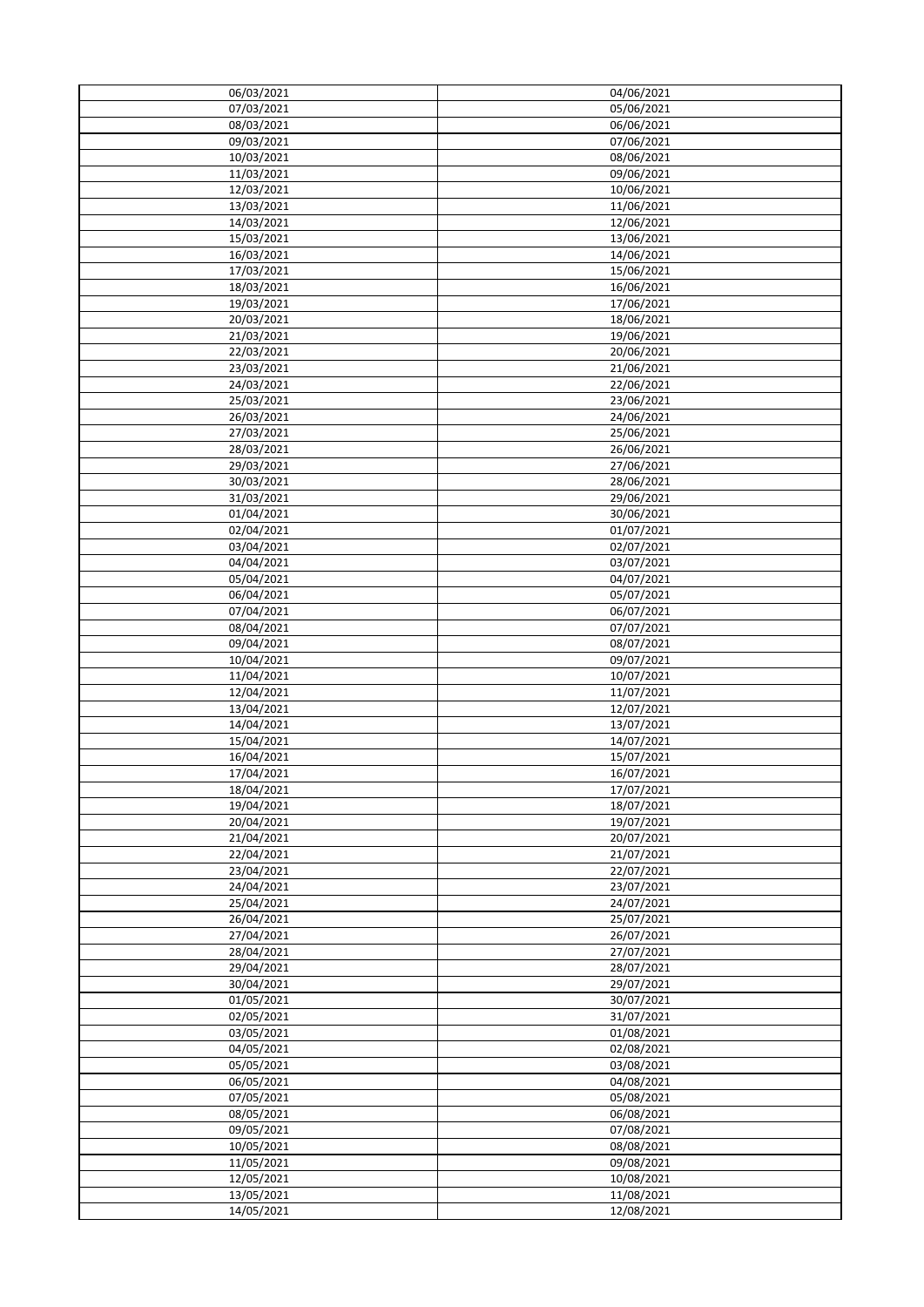| 15/05/2021 | 13/08/2021           |
|------------|----------------------|
| 16/05/2021 | 14/08/2021           |
| 17/05/2021 | 15/08/2021           |
| 18/05/2021 | 16/08/2021           |
| 19/05/2021 | 17/08/2021           |
|            |                      |
| 20/05/2021 | 18/08/2021           |
| 21/05/2021 | 19/08/2021           |
| 22/05/2021 | 20/08/2021           |
| 23/05/2021 | 21/08/2021           |
| 24/05/2021 | 22/08/2021           |
|            | 23/08/2021           |
| 25/05/2021 |                      |
| 26/05/2021 | 24/08/2021           |
| 27/05/2021 | 25/08/2021           |
| 28/05/2021 | 26/08/2021           |
| 29/05/2021 | 27/08/2021           |
| 30/05/2021 | 28/08/2021           |
|            |                      |
| 31/05/2021 | 29/08/2021           |
| 01/06/2021 | 30/08/2021           |
| 02/06/2021 | 31/08/2021           |
| 03/06/2021 | 01/09/2021           |
| 04/06/2021 | 02/09/2021           |
|            |                      |
| 05/06/2021 | 03/09/2021           |
| 06/06/2021 | 04/09/2021           |
| 07/06/2021 | 05/09/2021           |
| 08/06/2021 | 06/09/2021           |
| 09/06/2021 | $\frac{07}{09/2021}$ |
|            |                      |
| 10/06/2021 | 08/09/2021           |
| 11/06/2021 | 09/09/2021           |
| 12/06/2021 | 10/09/2021           |
| 13/06/2021 | 11/09/2021           |
| 14/06/2021 | 12/09/2021           |
| 15/06/2021 | 13/09/2021           |
|            |                      |
| 16/06/2021 | 14/09/2021           |
| 17/06/2021 | 15/09/2021           |
| 18/06/2021 | 16/09/2021           |
| 19/06/2021 | 17/09/2021           |
| 20/06/2021 | 18/09/2021           |
| 21/06/2021 | 19/09/2021           |
|            |                      |
| 22/06/2021 | 20/09/2021           |
| 23/06/2021 | 21/09/2021           |
| 24/06/2021 | 22/09/2021           |
| 25/06/2021 | 23/09/2021           |
| 26/06/2021 | 24/09/2021           |
|            |                      |
| 27/06/2021 | 25/09/2021           |
| 28/06/2021 | 26/09/2021           |
| 29/06/2021 | 27/09/2021           |
| 30/06/2021 | 28/09/2021           |
| 01/07/2021 | 29/09/2021           |
| 02/07/2021 | 30/09/2021           |
|            |                      |
| 03/07/2021 | 01/10/2021           |
| 04/07/2021 | 02/10/2021           |
| 05/07/2021 | 03/10/2021           |
| 06/07/2021 | 04/10/2021           |
| 07/07/2021 | 05/10/2021           |
|            |                      |
| 08/07/2021 | 06/10/2021           |
| 09/07/2021 | 07/10/2021           |
| 10/07/2021 | 08/10/2021           |
| 11/07/2021 | 09/10/2021           |
| 12/07/2021 | 10/10/2021           |
| 13/07/2021 | 11/10/2021           |
|            |                      |
| 14/07/2021 | 12/10/2021           |
| 15/07/2021 | 13/10/2021           |
| 16/07/2021 | 14/10/2021           |
| 17/07/2021 | 15/10/2021           |
| 18/07/2021 | 16/10/2021           |
|            |                      |
| 19/07/2021 | 17/10/2021           |
| 20/07/2021 | 18/10/2021           |
| 21/07/2021 | 19/10/2021           |
| 22/07/2021 | 20/10/2021           |
| 23/07/2021 | 21/10/2021           |
|            |                      |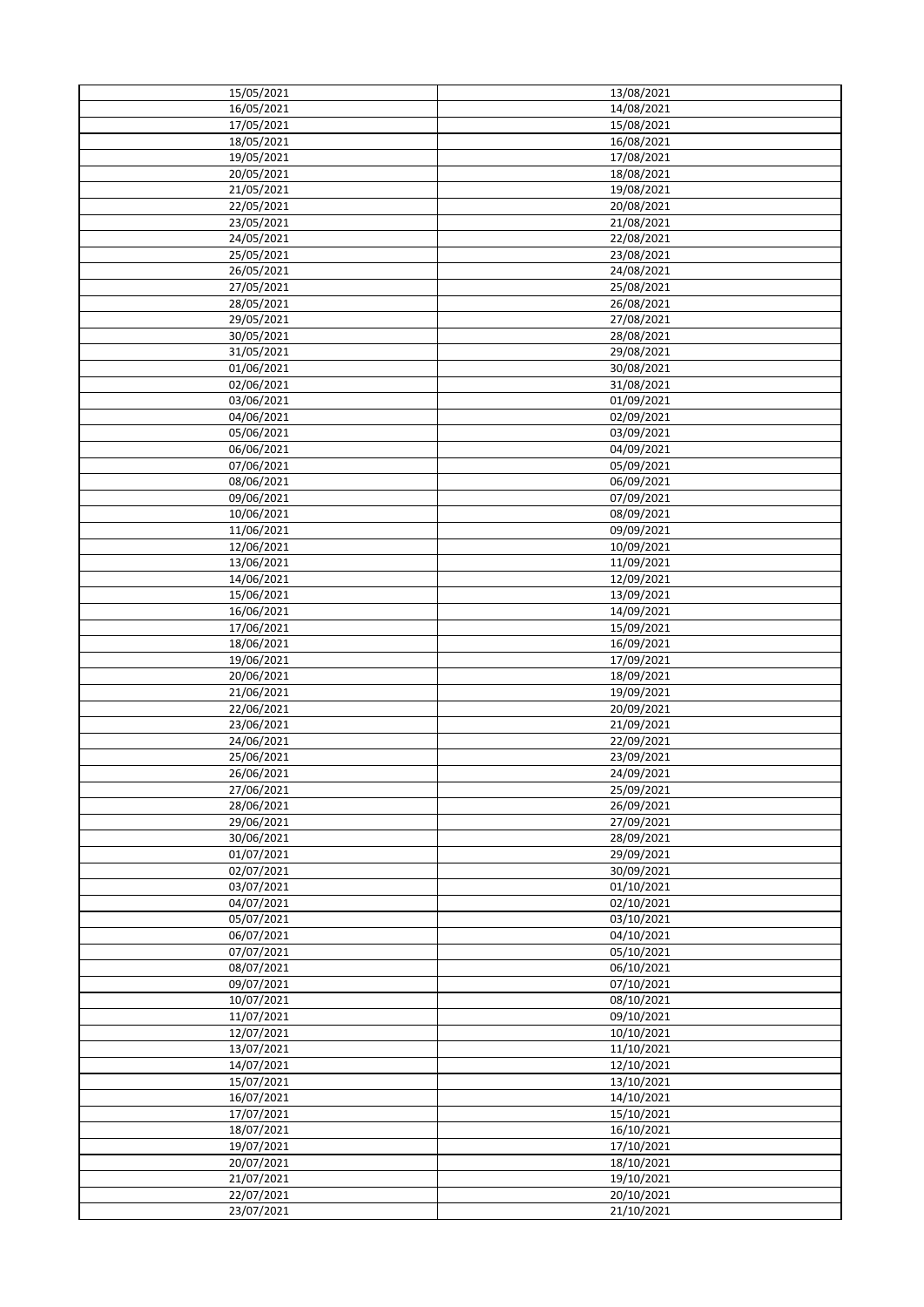| 24/07/2021               | 22/10/2021               |
|--------------------------|--------------------------|
|                          |                          |
| 25/07/2021               | 23/10/2021               |
| 26/07/2021               | 24/10/2021               |
| 27/07/2021               | 25/10/2021               |
| 28/07/2021               | 26/10/2021               |
| 29/07/2021               | 27/10/2021               |
|                          |                          |
| 30/07/2021               | 28/10/2021               |
| 31/07/2021               | 29/10/2021               |
| 01/08/2021               | 30/10/2021               |
| 02/08/2021               | 31/10/2021               |
| 03/08/2021               | 01/11/2021               |
|                          |                          |
| 04/08/2021               | 02/11/2021               |
| 05/08/2021               | 03/11/2021               |
| 06/08/2021               | 04/11/2021               |
| 07/08/2021               | 05/11/2021               |
| 08/08/2021               | 06/11/2021               |
|                          |                          |
| 09/08/2021               | 07/11/2021               |
| 10/08/2021               | 08/11/2021               |
| 11/08/2021               | 09/11/2021               |
| 12/08/2021               | 10/11/2021               |
| 13/08/2021               | 11/11/2021               |
| 14/08/2021               | 12/11/2021               |
|                          |                          |
| 15/08/2021               | 13/11/2021               |
| 16/08/2021               | 14/11/2021               |
| 17/08/2021               | 15/11/2021               |
| 18/08/2021               | 16/11/2021               |
| 19/08/2021               | 17/11/2021               |
|                          |                          |
| 20/08/2021               | 18/11/2021               |
| 21/08/2021               | 19/11/2021               |
| 22/08/2021               | 20/11/2021               |
| 23/08/2021               | 21/11/2021               |
| 24/08/2021               | 22/11/2021               |
|                          |                          |
| 25/08/2021               | $\overline{23}/11/2021$  |
| 26/08/2021               | 24/11/2021               |
| 27/08/2021               | 25/11/2021               |
| 28/08/2021               | 26/11/2021               |
| 29/08/2021               | 27/11/2021               |
| 30/08/2021               | 28/11/2021               |
|                          |                          |
| 31/08/2021               | 29/11/2021               |
| 01/09/2021               | 30/11/2021               |
| 02/09/2021               | 01/12/2021               |
| 03/09/2021               | 02/12/2021               |
| 04/09/2021               | 03/12/2021               |
|                          |                          |
| 05/09/2021               | 04/12/2021               |
| 06/09/2021               | 05/12/2021               |
| 07/09/2021               | 06/12/2021               |
| 08/09/2021               | 07/12/2021               |
| 09/09/2021               | 08/12/2021               |
| 10/09/2021               | 09/12/2021               |
|                          |                          |
| 11/09/2021               | 10/12/2021               |
| 12/09/2021               | 11/12/2021               |
| 13/09/2021               | 12/12/2021               |
| 14/09/2021               | 13/12/2021               |
| 15/09/2021               | 14/12/2021               |
|                          |                          |
| 16/09/2021               | 15/12/2021               |
| 17/09/2021               | 16/12/2021               |
| 18/09/2021               | 17/12/2021               |
| 19/09/2021               | 18/12/2021               |
| 20/09/2021               | 19/12/2021               |
|                          |                          |
| 21/09/2021               | 20/12/2021               |
| 22/09/2021               | 21/12/2021               |
| 23/09/2021               | 22/12/2021               |
| 24/09/2021               | 23/12/2021               |
|                          |                          |
|                          |                          |
| 25/09/2021               | 24/12/2021               |
| 26/09/2021               | 25/12/2021               |
| 27/09/2021               | 26/12/2021               |
| 28/09/2021               | 27/12/2021               |
|                          |                          |
| 29/09/2021               | 28/12/2021               |
| 30/09/2021<br>01/10/2021 | 29/12/2021<br>30/12/2021 |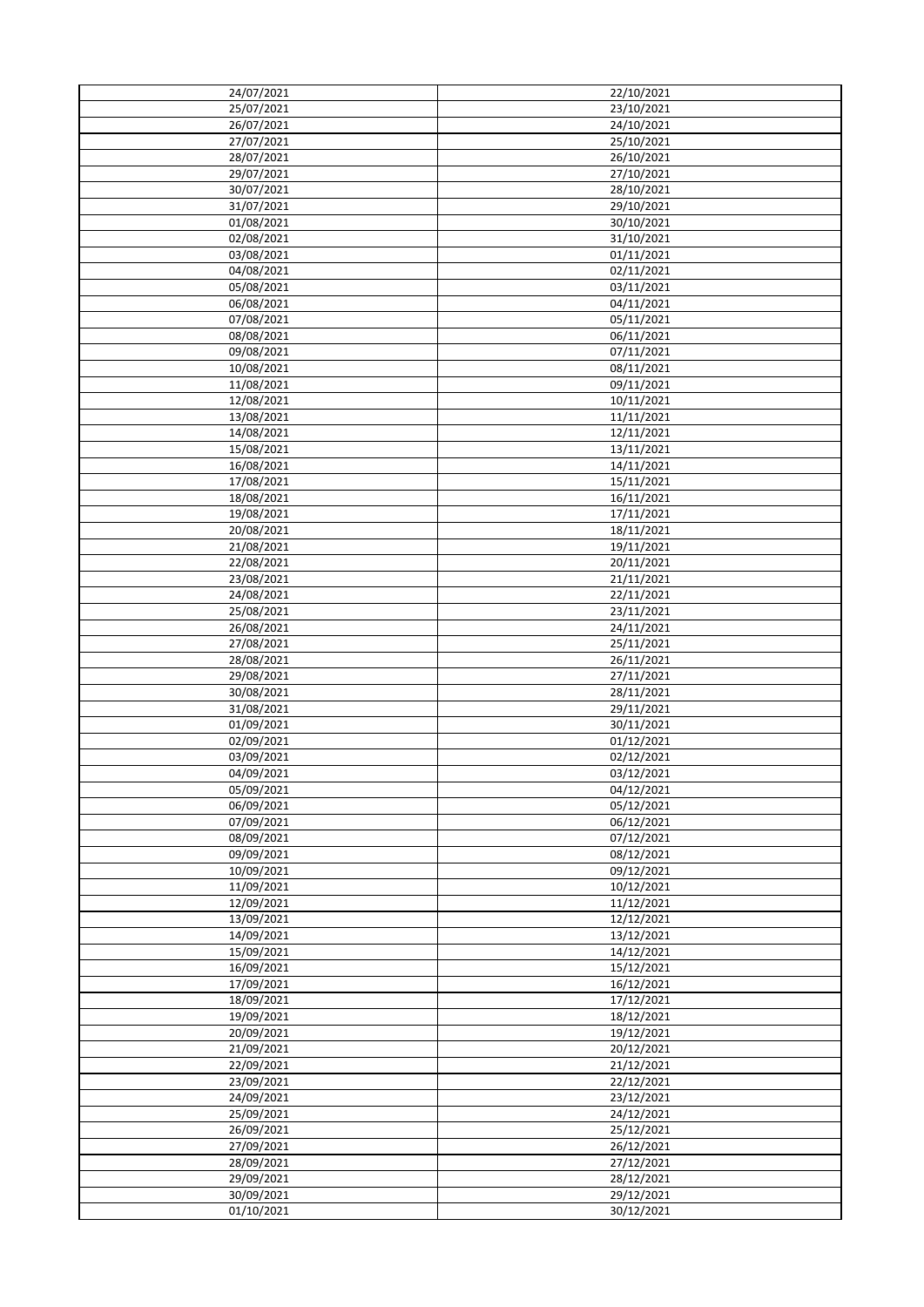| 02/10/2021 | 31/12/2021          |
|------------|---------------------|
|            |                     |
| 03/10/2021 | 01/01/2022          |
| 04/10/2021 | 02/01/2022          |
| 05/10/2021 | 03/01/2022          |
| 06/10/2021 | 04/01/2022          |
| 07/10/2021 | 05/01/2022          |
| 08/10/2021 | 06/01/2022          |
| 09/10/2021 | 07/01/2022          |
| 10/10/2021 | 08/01/2022          |
|            |                     |
| 11/10/2021 | 09/01/2022          |
| 12/10/2021 | 10/01/2022          |
| 13/10/2021 | 11/01/2022          |
| 14/10/2021 | 12/01/2022          |
| 15/10/2021 | 13/01/2022          |
| 16/10/2021 | 14/01/2022          |
| 17/10/2021 | 15/01/2022          |
| 18/10/2021 | 16/01/2022          |
|            |                     |
| 19/10/2021 | 17/01/2022          |
| 20/10/2021 | 18/01/2022          |
| 21/10/2021 | 19/01/2022          |
| 22/10/2021 | 20/01/2022          |
| 23/10/2021 | 21/01/2022          |
| 24/10/2021 | 22/01/2022          |
| 25/10/2021 | 23/01/2022          |
| 26/10/2021 | 24/01/2022          |
| 27/10/2021 | 25/01/2022          |
| 28/10/2021 | 26/01/2022          |
|            |                     |
| 29/10/2021 | 27/01/2022          |
| 30/10/2021 | 28/01/2022          |
| 31/10/2021 | 29/01/2022          |
| 01/11/2021 | 30/01/2022          |
| 02/11/2021 | 31/01/2022          |
| 03/11/2021 | 01/02/2022          |
| 04/11/2021 | 02/02/2022          |
| 05/11/2021 | 03/02/2022          |
| 06/11/2021 | $\sqrt{04}/02/2022$ |
| 07/11/2021 | 05/02/2022          |
| 08/11/2021 | 06/02/2022          |
| 09/11/2021 | 07/02/2022          |
| 10/11/2021 | 08/02/2022          |
| 11/11/2021 | 09/02/2022          |
| 12/11/2021 | 10/02/2022          |
| 13/11/2021 | 11/02/2022          |
| 14/11/2021 | 12/02/2022          |
|            |                     |
| 15/11/2021 | 13/02/2022          |
| 16/11/2021 | 14/02/2022          |
| 17/11/2021 | 15/02/2022          |
| 18/11/2021 | 16/02/2022          |
| 19/11/2021 | 17/02/2022          |
| 20/11/2021 | 18/02/2022          |
| 21/11/2021 | 19/02/2022          |
| 22/11/2021 | 20/02/2022          |
| 23/11/2021 | 21/02/2022          |
|            |                     |
| 24/11/2021 | 22/02/2022          |
| 25/11/2021 | 23/02/2022          |
| 26/11/2021 | 24/02/2022          |
| 27/11/2021 | 25/02/2022          |
|            |                     |
| 28/11/2021 | 26/02/2022          |
| 29/11/2021 | 27/02/2022          |
| 30/11/2021 | 28/02/2022          |
| 01/12/2021 | 01/03/2022          |
| 02/12/2021 | 02/03/2022          |
| 03/12/2021 | 03/03/2022          |
| 04/12/2021 | 04/03/2022          |
| 05/12/2021 | 05/03/2022          |
| 06/12/2021 | 06/03/2022          |
| 07/12/2021 | 07/03/2022          |
| 08/12/2021 | 08/03/2022          |
| 09/12/2021 | 09/03/2022          |